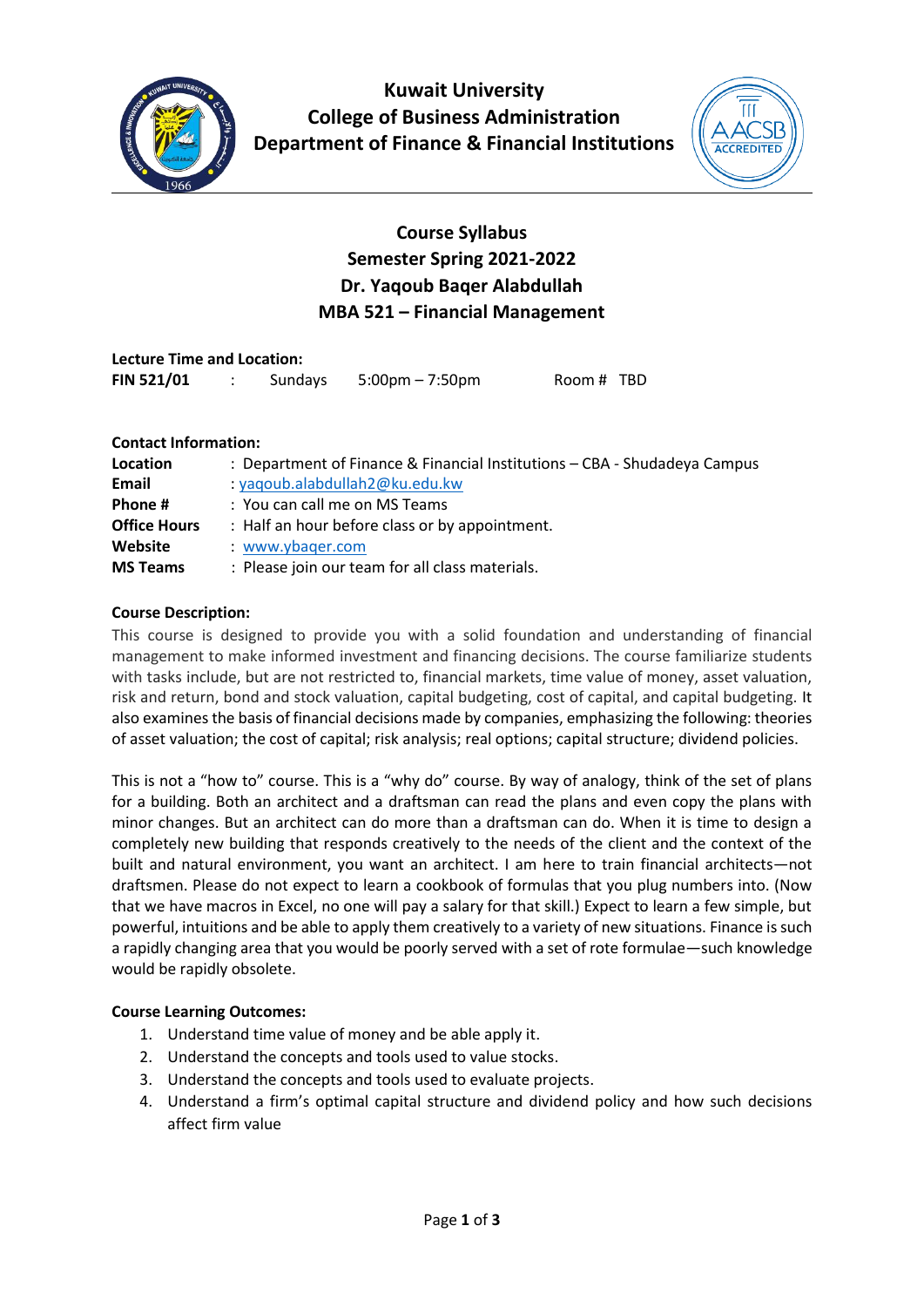

**Kuwait University College of Business Administration Department of Finance & Financial Institutions**



| <b>Required Material:</b>  |                                                                              |
|----------------------------|------------------------------------------------------------------------------|
| <b>Textbook</b>            | : Financial Management: Theory & Practice, by Michael C. Ehrhardt and Eugene |
|                            | F. Brigham, 14th Edition, published by Cengage Learning.                     |
| <b>Additional Material</b> | : Financial Calculator. PPT Slides available on MS Teams.                    |

### **Course Requirements and Policies:**

**Expectations:** I expect every student to come prepared for class and participate in discussions. Participation is an important part of this graduate level class. I expect students to follow current events and share their findings with the class.

**Exams:** There will be a one midterm exam and a final exam. All exams will be held on campus unless CBA decides otherwise. If CBA decides later during the semester that exams should be held online, the number of exams and their grade distribution will change. I will give you more information later if that happened. This is our tentative exams schedule: (I reserve the right to change the dates depending on circumstances)

| Date     | Event                              | <b>Notes</b>           |
|----------|------------------------------------|------------------------|
| 8/5/2022 | Midterm Exam (chapters 1,3,4,6 &7) | Class time - place TBA |
| 5/6/2022 | Final (comprehensive)              | 5:00-7:00 - place TBA  |

**Cases:** I will assign two business cases for this course. These case studies are here to help you understand the material and tie the concepts and expose you to real-world problems and situations. You should form groups of 4 students per group for the case purpose. The case will constitute two parts: A written part, and a discussion part. The written part's grade is the same for the group but the discussion part is individual. Once I assign the cases, I will give you questions to answer about your case. I will provide you with a deadline for submitting your answers.

**Assignments:** There will be around three assignments given throughout the semester. Each assignment will have its own deadline.

**Attendance:** Attendance is not mandatory. However, if you plan to attend you should arrive before class starts.

**Cheating and Plagiarism:** Every student in this course must abide by the Kuwait University Policy on Cheating and Plagiarism (published in the Student Guide, Chapter 3, Section 2). A copy of the student guide can be accessed online on:

[http://www.kuniv.edu/cs/groups/ku/documents/ku\\_content/kuw055940.pdf](http://www.kuniv.edu/cs/groups/ku/documents/ku_content/kuw055940.pdf)

Please carefully note all sources and assistance when you turn in your work. Under no circumstances should you take credit for work that is not yours. You should neither receive nor give any unauthorized assistance on any deliverable. If you have any questions about what constitutes "unauthorized assistance" please email me before the deliverable is submitted.